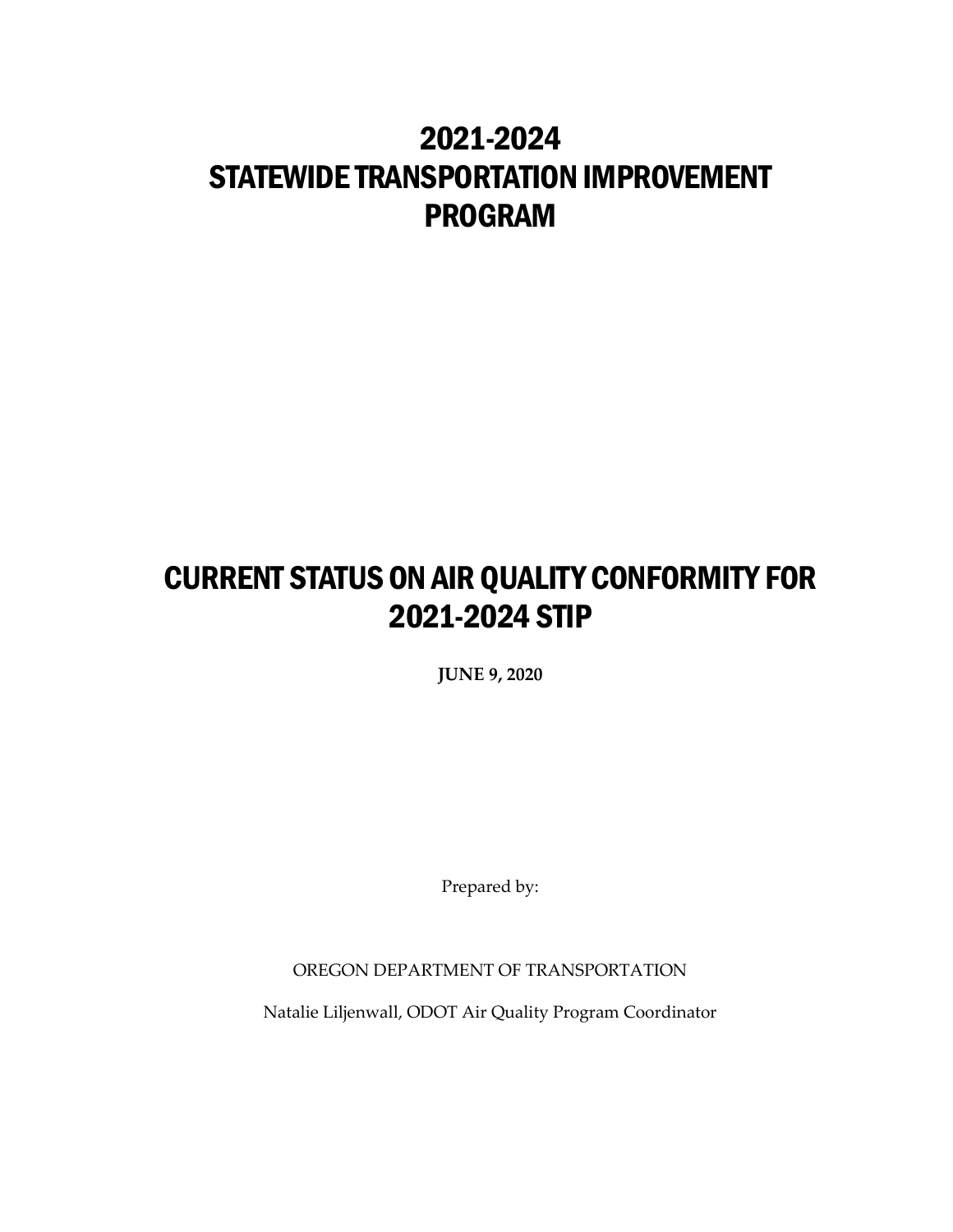ODOT is an EEO/AA Employer.

This information can be made available in an alternative format by contacting the Geo-Environmental Section at 503-986-3252 or at odot.GeoAdminWorkOrd@odot.state.or.us

ODOT does not discriminate on the basis of disability in admission or access to our programs, services, activities, hiring and employment practices. Questions: 1-877-336-6368 (EEO-ODOT) or through Oregon Relay Services at 7-1-1.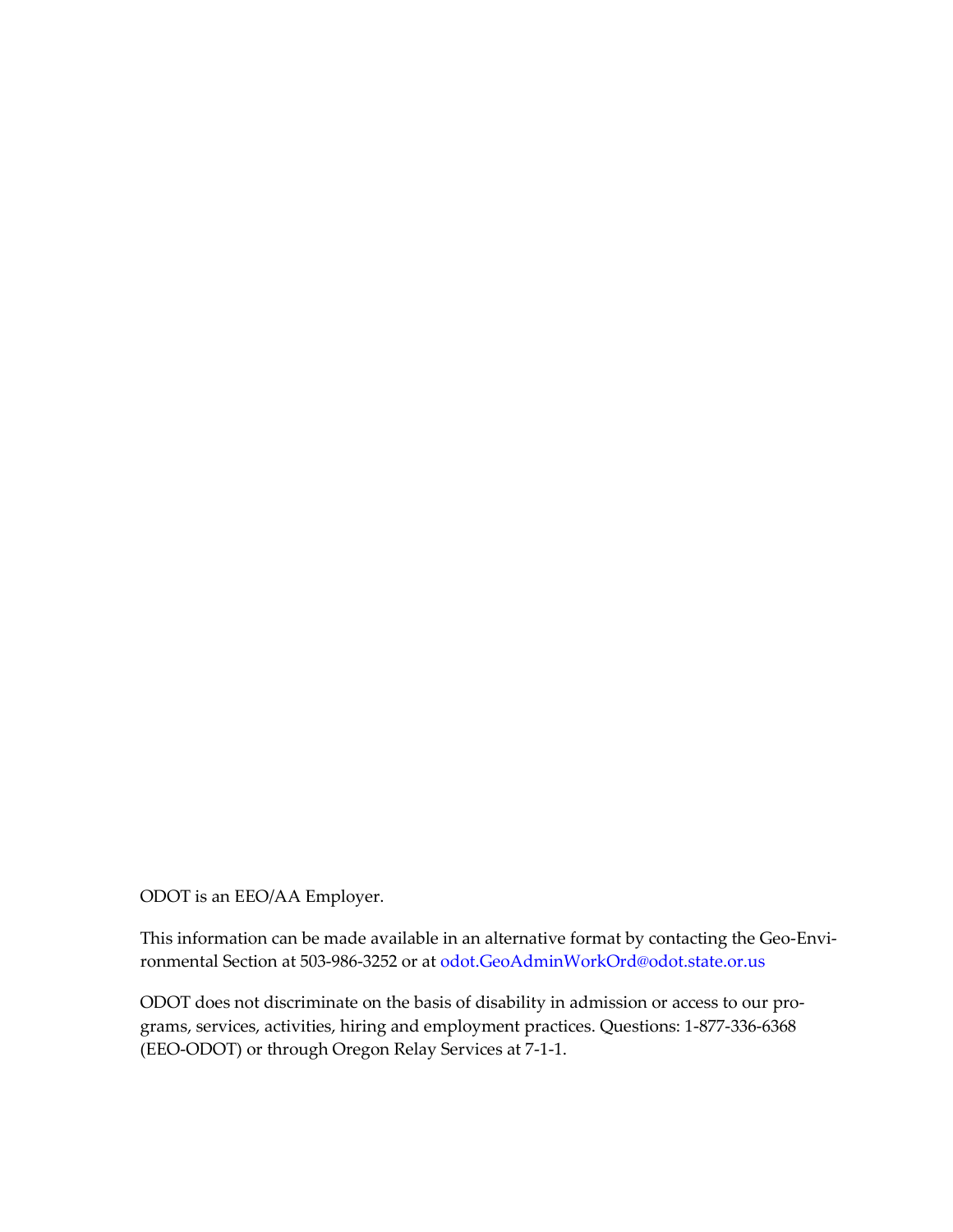# PURPOSE

The purpose of this memorandum is to summarize the current air quality conformity status of all the projects in nonattainment and maintenance areas, which are included in the 2021- 2024 State Transportation Improvement Program (STIP). Four Metropolitan Planning Organization (MPO) areas in Oregon are classified as maintenance areas. They include:

- Salem-Keizer
- Eugene-Springfield
- Medford-Ashland
- Grants Pass

There are four rural nonattainment and maintenance areas in Oregon, which include:

- Oakridge
- Klamath Falls
- La Grande
- Lakeview

This memorandum shows that all projects in the 2021-2024 STIP will comply with the Oregon State Implementation Plan (SIP).

## INTERAGENCY CONSULTATION

An interagency meeting was held on April 29 to discuss rural projects in the 2021-2024 STIP. The interagency members include:

- Federal Highway Administration (FHWA)
- Federal Transit Administration (FTA)
- Environmental Protection Agency (EPA)
- Department of Environmental Quality (DEQ)
- Lane Regional Air Protection Agency (LRAPA)

During the meeting, it was agreed by interagency members that all rural projects in the STIP fall under Table 2 Exempt Projects. A draft of this memorandum was shared with members on May 20. Comments were received and addressed in this memorandum. Additionally, all MPOs were contacted to determine the status of the Metropolitan Transportation Improvement Programs (MTIPs) and Regional Transportation Plans (RTPs).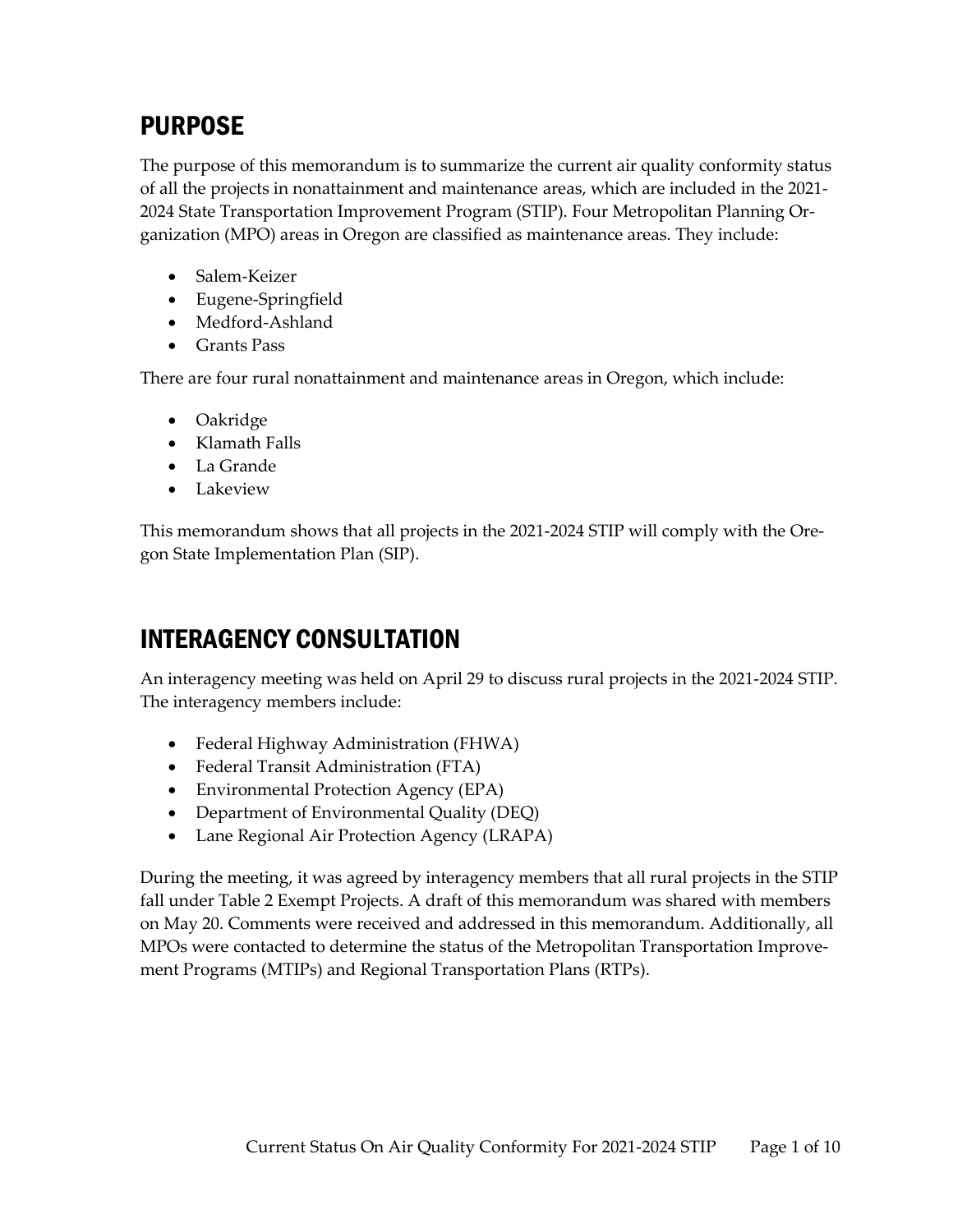# AIR QUALITY CONFORMITY

Air quality provisions of the Clean Air Act (CAA), as amended, and the 'United States Code (U.S.C.) Title 23', are intended to ensure that integrated transportation and air quality planning occurs in areas designated by US Environmental Protection Agency (EPA) as nonattainment or maintenance areas for criteria air pollutants. Conformity with the air quality SIP must be demonstrated for RTP, and MTIP and amendments to RTPs and MTIPs prior to being included in the STIP.

Both RTPS and MTIPs, and associated conformity determinations in nonattainment and maintenance areas must be updated every four years in these areas. However, conformity may still need to be determined more frequently than every four years, because an updated or amended RTP or MTIP still must conform before adoption. MPOs in attainment areas that have completed their 20 years under a maintenance plan do not have air-quality conformity responsibilities.

Oregon has a number of Limited Maintenance Plans. For transportation conformity purposes, EPA concludes that emissions in these areas need not be capped for the maintenance period and therefore a regional emissions analysis is not required. While areas with maintenance plans approved under the limited maintenance plan option are not subject to the budget test, the areas remain subject to other transportation conformity requirements of 40 CFR part 93, subpart A.

Regionally significant projects are subject to regional emissions analysis in RTP/TIP conformity determinations. Also, while non-Federal, regionally significant projects are not subject to project-level conformity determinations, States must ensure that such projects come from a conforming plan and TIP, is included in the regional emissions analysis of a conforming plan/TIP (if in a "donut" area), or part of a regional emissions analysis for an isolated/rural area (40 CFR 93.121)

The following paragraphs briefly review each area's conformity status starting with the MPO areas and then followed by the rural areas.

## Portland Metro Carbon Monoxide (CO) Maintenance Area

The Portland Metro Area Carbon Monoxide (CO) Maintenance period ended on October 2, 2017. Portland Metro is in attainment for all criteria pollutant standards, therefore, the area is no longer subject to conformity requirements, and a conformity analysis is no longer required. However, the measures included in the CO Maintenance Plan remain in place until they are removed from the SIP. The area is subject to the five-year RTP update cycle and this applies from the date of the most recent Metro RTP adoption date.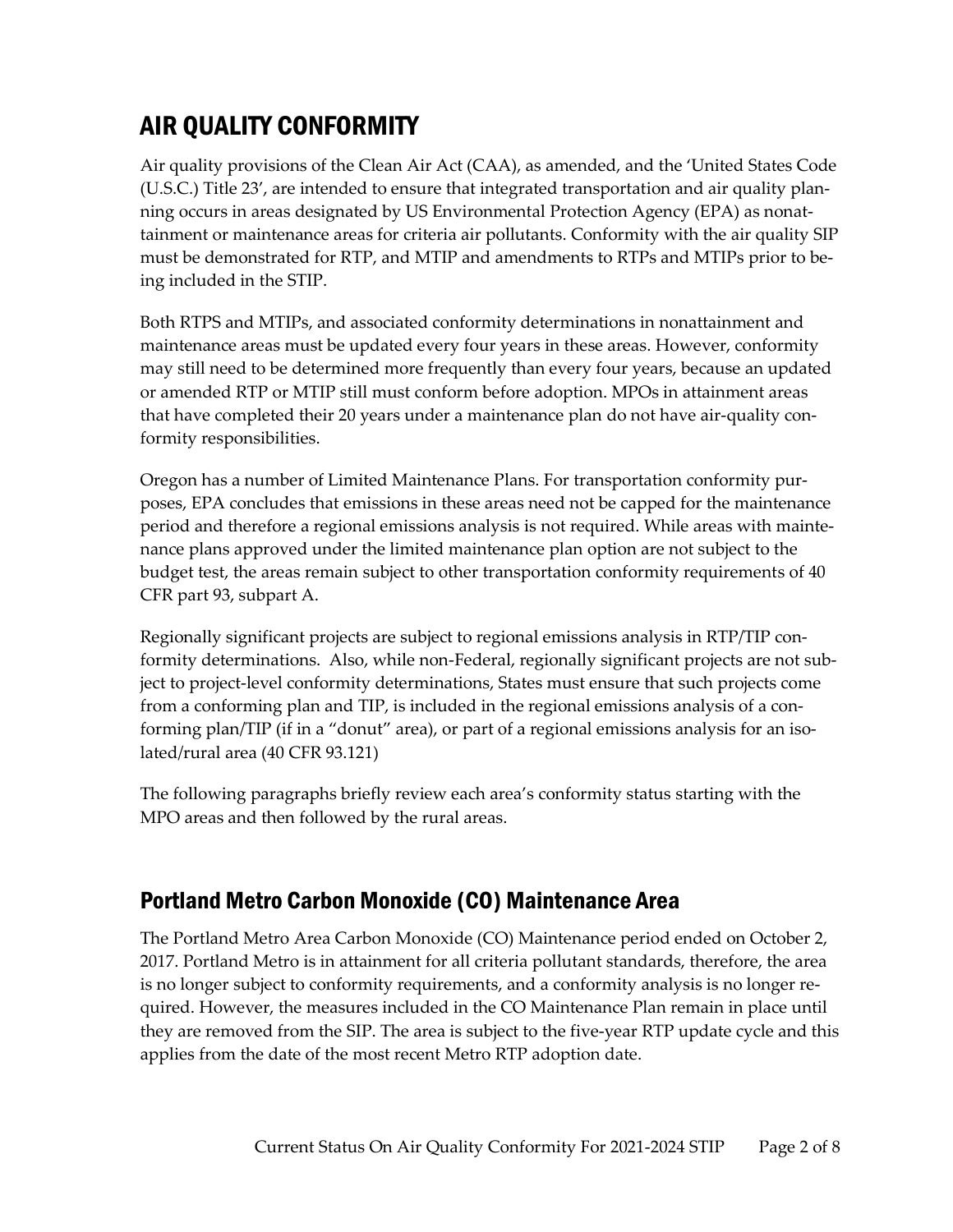Additionally, Portland Metro Area is designated as attainment for ozone and measures adopted into SIPs for the 1979 1-hour ozone NAAQS remain in place until they are removed or modified via a SIP submittal with an appropriate 110(l) analysis. The region remains committed and continues to comply with all other elements of the SIP.

On December 6, 2018, the Metro Council adopted the 2018 RTP. The USDOT no longer has to do a conformity determination because Metro is now attainment for all standards. The next RTP adoption date will be December 7, 2023. The anticipated submittal of the 2021-2024 STIP is July 2020. USDOT approval of 2021-2024 MTIP and STIP should occur jointly for all applicable MPOs in September 2020.

## Salem-Keizer CO Maintenance Area

The Salem-Keizer Area Transportation Study (SKATS) air quality boundary is designated as a Limited Maintenance Area for CO on March 2, 2009. Under a Limited Maintenance Plan, Areas are not required to conduct a regional emissions analysis as part of their conformity analysis. The Salem-Keizer Area is designated as attainment for ozone and measures adopted into SIPs for the 1979 1-hour ozone NAAQS remain in place until they are removed or modified via a SIP submittal with an appropriate 110(l) analysis.

The SKATS 2019-2043 Regional Transportation System Plan (RTSP) was adopted by the SKATS Policy Committee on May 28, 2019. SKATS submitted the Air Quality Conformity Determination (AQCD) for the SKATS 2019-2043 RTSP to FHWA/FTA for conformity on May 29, 2019. The USDOT made a conformity determination on the SKATS 2019-2043 RTP on March 2, 2020.

The SKATS 2021-2026 TIP was adopted on May 26, 2020. SKATS will submit the conformity demonstration for the 2021-2026 MTIP to USDOT in July 2020. USDOT AQCD for SKATS 2021-2024 MTIP should occur jointly for all applicable MPOs in September 2020.

## Eugene/Springfield PM<sup>10</sup> Maintenance Area

The Eugene/Springfield Air Quality Maintenance Area (AQMA) was designated as Limited Maintenance for particulate matter of less than 10 microns  $(PM_{10})$  on June 10, 2013. The area ended 20 years under a CO Maintenance Plan on February 4, 2014; therefore, transportation conformity requirements no longer apply for CO.

On May 4, 2017, the Central Lane Metropolitan Planning Organization (CLMPO) Policy Committee adopted the AQCD for PM<sup>10</sup> on the 2040 RTP. The USDOT made a conformity determination on the CLMPO's 2040 RTP on June 26, 2017. The next adoption date of RTP is May 4, 2021. The CLMPO Policy Committee's approval of the AQCD for the 2021-2024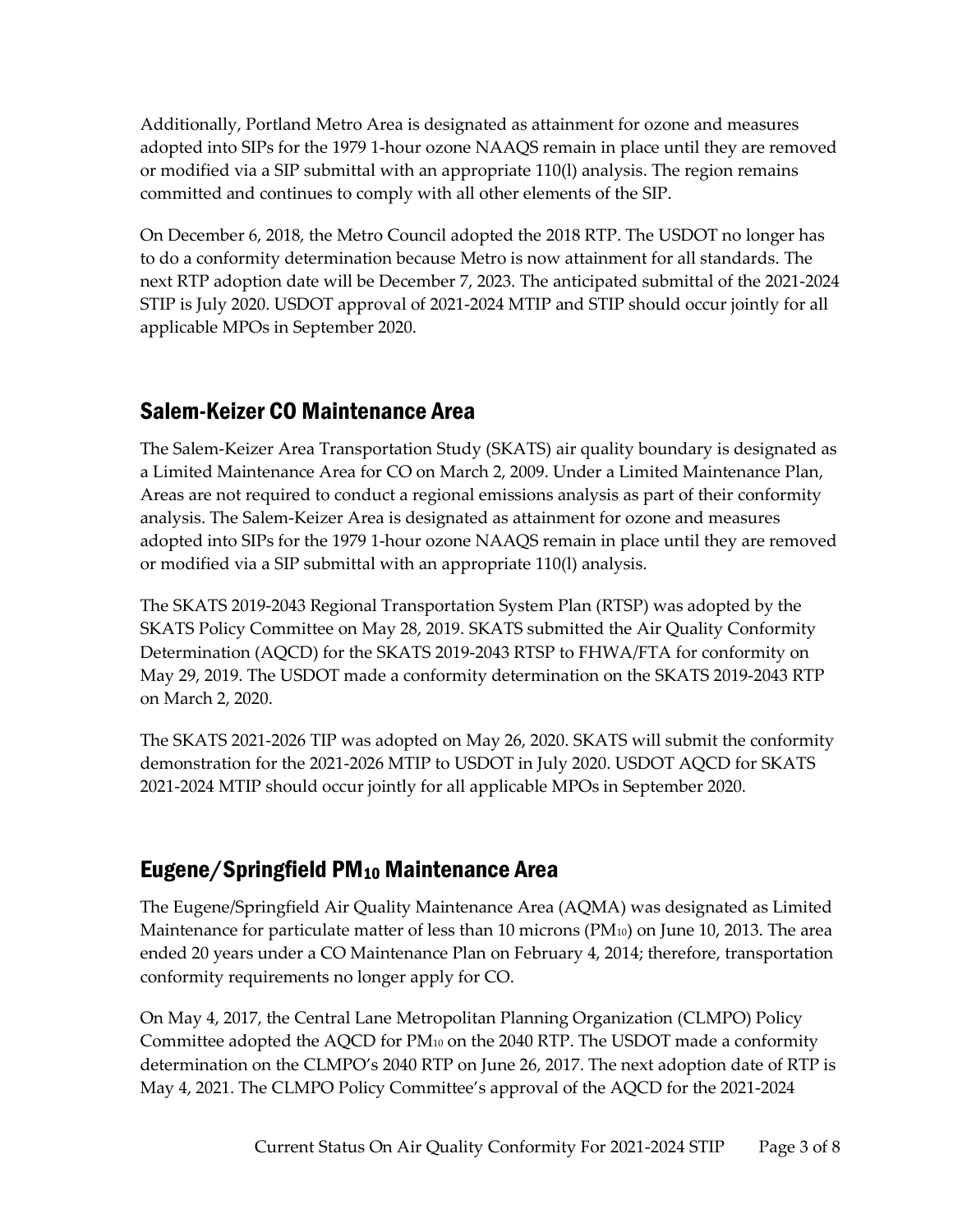MTIP is June 4, 2020. USDOT AQCD for CLMPO 2021-2024 MTIP should occur jointly for all applicable MPOs in September 2020.

## Medford Urban Growth Boundary (UGB) CO Maintenance Area Medford/Ashland Air Quality PM<sub>10</sub> Maintenance Area

The Medford UGB area is designated Limited Maintenance Area for CO on June 30, 2016. The Medford's AQMA is designated as Maintenance Area for PM<sub>10</sub> on December 10, 2004.

The Rogue Valley Metropolitan Planning Organization (RVMPO) Policy Committee adopted the 2017-2042 RTP on March 28, 2017. USDOT last made a conformity determination on the RVMPO 2017-2042 RTP on June 12, 2017. The next RTP adoption date is estimated to be 3/28/2021.

The RVMPO Policy Committee's adoption date of the AQCD for the 2021-2024 MTIP is June 23, 2020. USDOT conformity determination of RVMPO 2021-2024 MTIP should occur jointly for all applicable MPOs in September 2020.

### Grants Pass CO Maintenance Area and PM10 Maintenance Area

The Grants Pass UGB area is designated a Limited Maintenance Area for PM<sup>10</sup> and the Central Business District (CBD) is a Limited Maintenance Area for CO on September 28, 2015.

MRMPO sent a draft conformity document to the air quality interagency consultation group on May 19, 2020. The conformity document is planned for Board adoption in June 2020.

USDOT notified MRMPO via a letter dated May 13, 2020 that on April 21, 2020 they entered the one-year conformity grace period, as they did not meet the four-year requirement for RTP AQCD. The MRMPO Projects in 2018-2021 STIP and MRMPO 2018-2021 remain in effect. During the grace period, MRMPO cannot amend the RTP or TIP and the Oregon Department of Transportation (ODOT) cannot amend the affected portion of the STIP.

The MRMPO will adopt the 2021-2024 MTIP on June 18, 2020. USDOT conformity determination of MRMPO 2021-2024 MTIP should occur in September 2020 along with other applicable MPOs assuming that MRMPO has a conforming RTP in place at that time.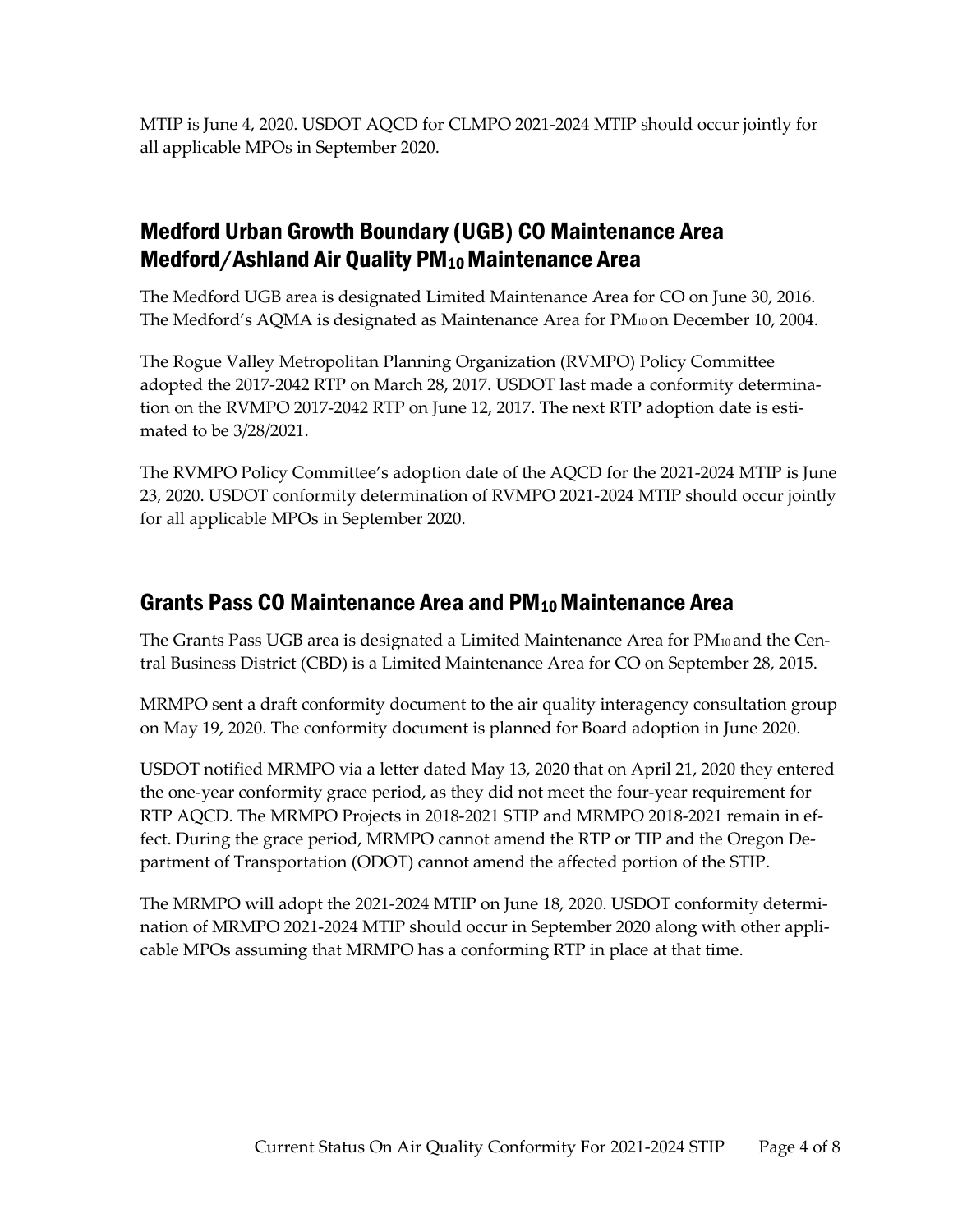### Isolated Rural Nonattainment/Maintenance Areas

Under the Oregon State Transportation Conformity Rule (OAR 340-252-0060), ODOT is responsible for area-wide conformity determinations in the isolated rural nonattainment and maintenance areas as a part of the STIP project approval process. The rural areas include:

| Nonattainment or |                                                                |
|------------------|----------------------------------------------------------------|
| Maintenance Area | <b>Boundary</b>                                                |
| Oakridge         | PM10 UGB; PM2.5 UGB + West Fir Expansion                       |
| Klamath Falls    | PM <sub>10</sub> and CO UGB; PM <sub>2.5</sub> UGB + Expansion |
| Lakeview         | $PM_{10} UGB$                                                  |
| La Grande        | $PM_{10} UGB$                                                  |

For the purpose of determining conformity with the  $PM_{10}$ ,  $PM_{2.5}$  and CO SIPs, transportation actions are required to satisfy the applicable criteria and procedures in the State Conformity Rule (OAR 340-252) and the federal conformity rule (40 CFR Part 93). Conformity requirements for rural isolated areas differ from urban areas. Conformity determinations are only required for rural isolated areas when a non-exempt project approval is required. Therefore, normal conformity frequency triggers do not apply in these rural areas.

Project-level conformity determinations are required prior to the first time a project is adopted, accepted, approved or funded (40 CFR 93.105(d)). This includes a NEPA decision document (CE, FONSI, and ROD), final design, project right of way acquisition, or construction approvals for Federal non-exempt projects. Typically, project-level conformity determinations are made concurrent with, or prior to, a project's NEPA decision.

The Draft 2021-2024 STIP has been reviewed to identify any regionally significant or nonexempt projects located in each of the rural nonattainment and maintenance areas. The process was conducted following 23 CFR 450.218(h)<sup>1</sup> . A listing of all projects for each rural area was verified by ODOT's regional personnel. Based on the project descriptions, all projects listed were then identified with one of the following classifications:

- Non-exempt
- Table 2 exempt
- Table 3 exempt

*<sup>1</sup> The STIP shall contain all [regionally significant projects](https://www.law.cornell.edu/definitions/index.php?width=840&height=800&iframe=true&def_id=82eb6057cf5bb58c312ccd7697f52ef6&term_occur=999&term_src=Title:23:Chapter:I:Subchapter:E:Part:450:Subpart:B:450.218) requiring an action by the FHWA or the FTA whether or not the projects are to be funded with [23](https://www.law.cornell.edu/uscode/text/23) U.S.C. Chapters [1](https://www.law.cornell.edu/uscode/text/23/chapter-1) and [2](https://www.law.cornell.edu/uscode/text/23/chapter-2) or title [49 U.S.C. Chapter 53](https://www.law.cornell.edu/uscode/text/49/subtitle-III/chapter-53) funds (e.g., the addition of an interchange to the Interstate System with [State,](https://www.law.cornell.edu/definitions/index.php?width=840&height=800&iframe=true&def_id=50d83bc36a57f1eab16c2b698164ef41&term_occur=999&term_src=Title:23:Chapter:I:Subchapter:E:Part:450:Subpart:B:450.218) local, and/or private funds, and congressionally designated projects not funded under title [23 U.S.C.](https://www.law.cornell.edu/uscode/text/23) or title [49 U.S.C. Chapter 53\)](https://www.law.cornell.edu/uscode/text/49/subtitle-III/chapter-53). For informational and [conformity](https://www.law.cornell.edu/definitions/index.php?width=840&height=800&iframe=true&def_id=3fc2d8974045ae8efc64ee27d5d3673a&term_occur=999&term_src=Title:23:Chapter:I:Subchapter:E:Part:450:Subpart:B:450.218) purposes, the STIP shall include (if appropriate and included in any TIPs) all [regionally significant projects](https://www.law.cornell.edu/definitions/index.php?width=840&height=800&iframe=true&def_id=82eb6057cf5bb58c312ccd7697f52ef6&term_occur=999&term_src=Title:23:Chapter:I:Subchapter:E:Part:450:Subpart:B:450.218) proposed to be funded with Federal funds other than those administered by the FHWA or the FTA, as well as all [regionally significant projects](https://www.law.cornell.edu/definitions/index.php?width=840&height=800&iframe=true&def_id=82eb6057cf5bb58c312ccd7697f52ef6&term_occur=999&term_src=Title:23:Chapter:I:Subchapter:E:Part:450:Subpart:B:450.218) to be funded with non-Federal funds.*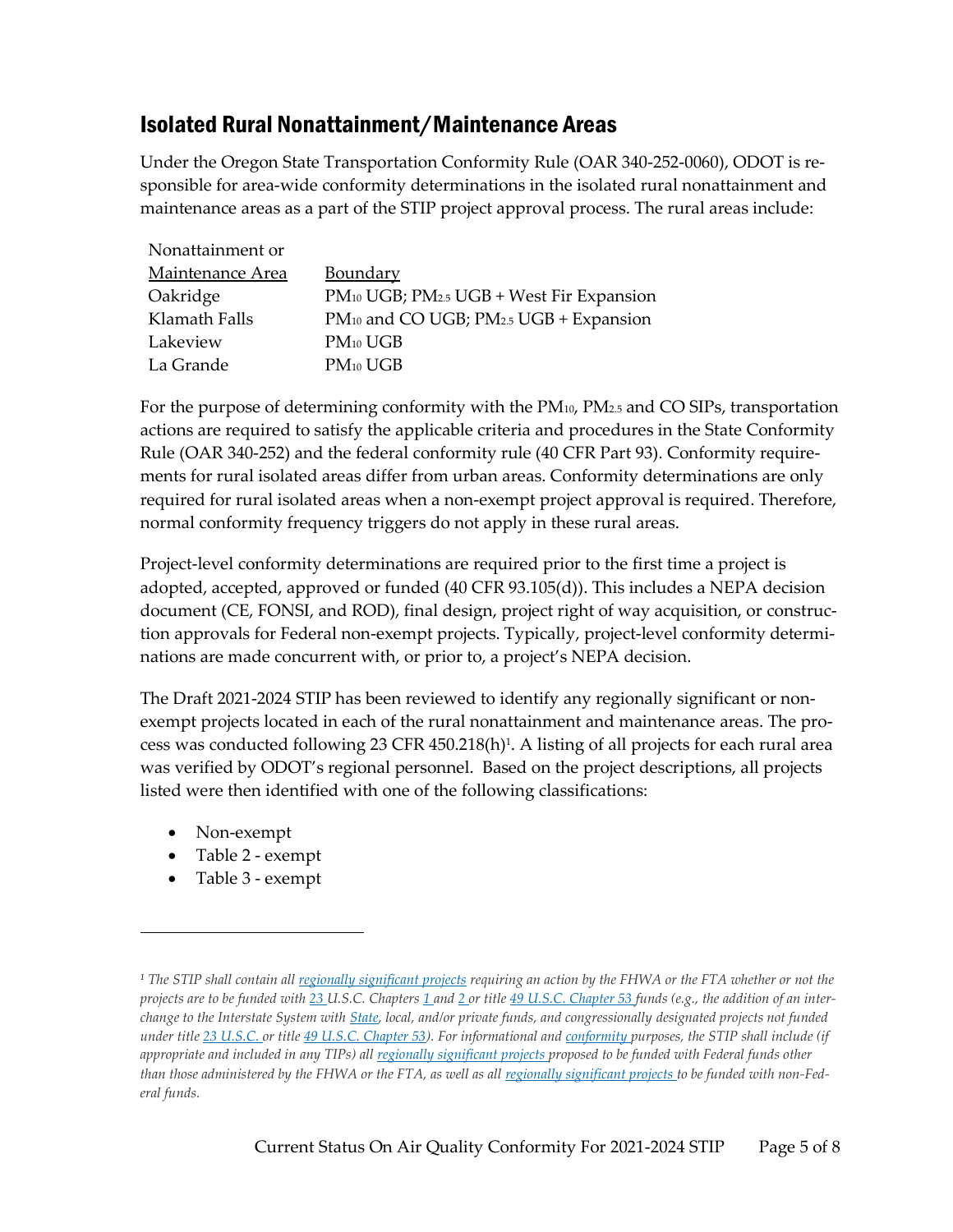Table 2 type projects of the rule are exempt from all conformity requirements. Table 3 type projects of the rule are exempt from regional emissions analysis requirements but may require a local hot spot analysis as part of the project level conformity process if federal approval is needed. Project level conformity for the Table 3 projects is addressed during the environmental phase of project development.

On April 29, 2020, an interagency meeting was held with FHWA, EPA, FTA, DEQ and LRAPA and some project sponsors to discuss the rural projects included in the 2021-2024 STIP. The group concurred that all rural projects are Table 2 projects that are exempt from conformity.

Following the approval of this conformity paper for the 2021-2024 STIP, any new rural projects added to the 2021-2024 STIP would be evaluated for conformity using the 2017 update to the FHWA-FTA-ODOT STIP Amendments Matrix. The matrix includes links to the nonattainment and maintenance area maps and lists of all the exempt projects (Table 2 and Table 3).

Congestion Mitigation for Air Quality (CMAQ) program funding will be obligated as projects are approved for financial authorization and developed. CMAQ projects in rural areas were not included in the 2021-2024 STIP. CMAQ projects are meant to reduce CO, PM10, PM2.5 and Ozone and therefore the implementation of these projects will not negatively affect air quality.

Summaries for each of the rural nonattainment and maintenance areas follow.

#### Oakridge

The Oakridge UGB is classified as a nonattainment area for  $PM_{10}$  and  $PM_{2.5}$ . EPA approved Oakridge PM<sup>10</sup> Attainment Plan on March 15, 1999 and PM2.5 Attainment Plan on March 12, 2018. The PM2.5 boundary includes Oakridge and the community of West Fir. No projects are located in Oakridge in the 2021-2024 STIP. The conformity requirements of these new projects will be evaluated as they are added to the STIP. Table 1 is a placeholder for future STIP projects for Lakeview.

#### TABLE 1 OAKRIDGE PM10 RURAL MAINTENANCE AREA (UGB) and PM2.5 NONATTAIN-MENT AREA 2021-2024 STIP PROJECTS

| $Key #$ Project Name | <b>Description</b> | Year   Conformity Status |
|----------------------|--------------------|--------------------------|
| NO PROJECTS          |                    |                          |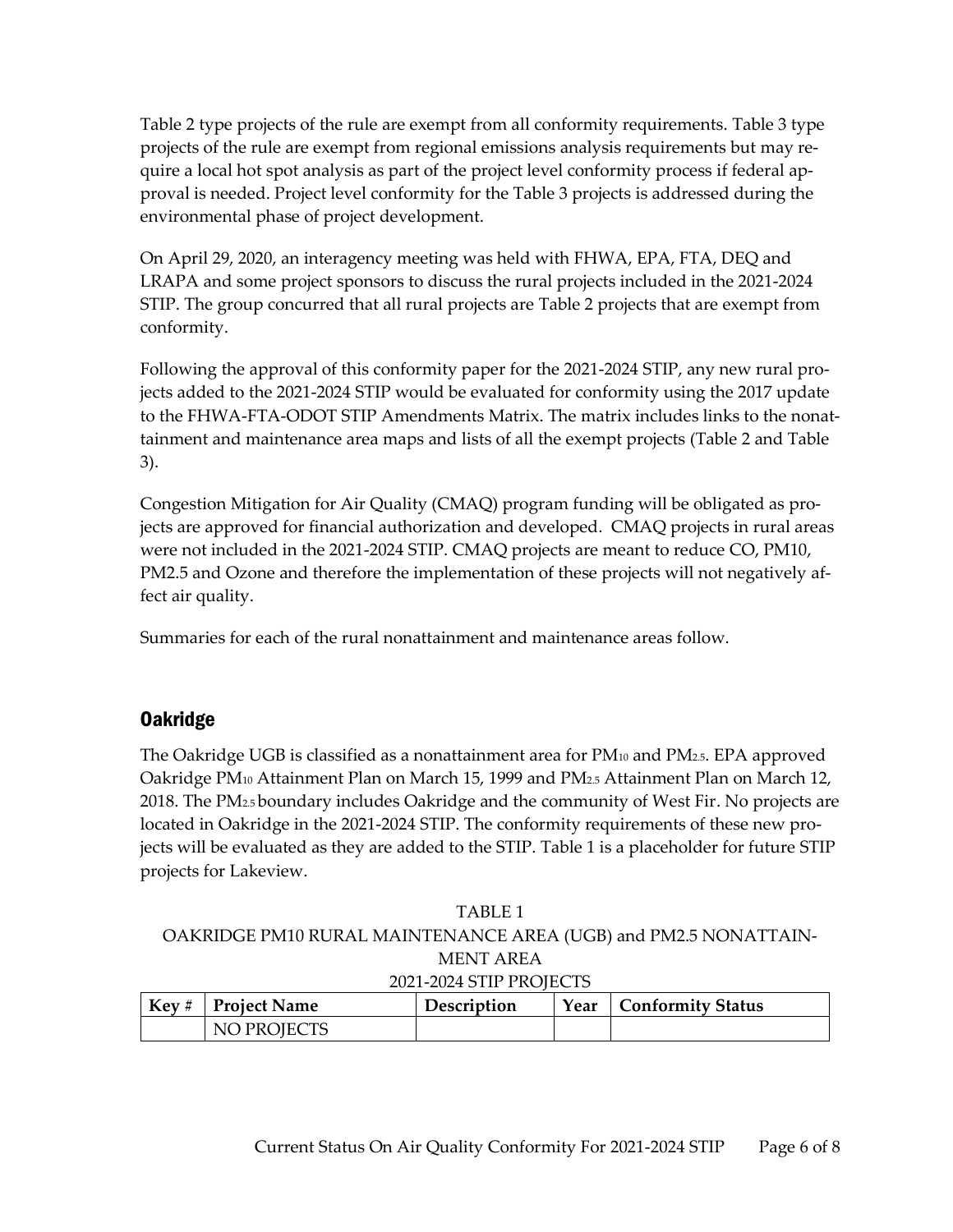#### Klamath Falls

The Klamath Falls UGB is classified as a maintenance area for CO on November 20, 2001and PM<sub>10</sub> on October 21, 2003. The PM<sub>2.5</sub> boundary is classified as a nonattainment area and includes the Klamath Falls UGB and outlying areas of the city. The STIP projects for Klamath Falls are shown in Table 2. KN21646, KN21650 and KN22042 include exempt activities such as paving, repair and replacement and are considered exempt under 40 CFR93.126. Project KN 20256 is exempt from conformity under 40 CFR 93.127 (changes in vertical and horizontal alignment) and is exempt under Table 2 Highway Safety Improvement Program Funding. The IAC team agreed all projects are exempt. (IAC April 29, 2020)

| TABLE <sub>2</sub>                                   |
|------------------------------------------------------|
| KLAMATH FALLS CO AND PM10 MAINTENANCE AREA (UGB) and |
| PM <sub>2.5</sub> NONATTAINMENT AREA                 |
| 2021-2024 STIP PROJECTS                              |

| Key#  | <b>Project Name</b>                                                          | Description                                                                                                                                                                                                                                                     | Year                   | Project                       | Conformity                                                                                                                                    |
|-------|------------------------------------------------------------------------------|-----------------------------------------------------------------------------------------------------------------------------------------------------------------------------------------------------------------------------------------------------------------|------------------------|-------------------------------|-----------------------------------------------------------------------------------------------------------------------------------------------|
|       |                                                                              |                                                                                                                                                                                                                                                                 |                        | Phase                         | <b>Status</b>                                                                                                                                 |
| 21646 | US97 Shady Pine<br>Rd - N. Klamath<br>Falls Interchange                      | Pavement resurfacing to re-<br>place deteriorating wearing<br>course at end of useful life.                                                                                                                                                                     | 2021                   | PE                            | Table 2 Safety<br>Exempt<br>(pavement re-<br>surfacing)(40<br>CFR 93.126)                                                                     |
| 21650 | US97 N. Klamath<br>Falls Interchange<br>to S. 6th Street                     | Pavement preservation, ac-<br>tive transportation im-<br>provements, signal im-<br>provements, culvert re-<br>placement and/or repair,<br>ADA ramps, and Bridge re-<br>pair to prevent further<br>damage and increase multi-<br>modal transportation<br>safety. | 2021,<br>2022<br>&2023 | PE,<br><b>RW</b><br>and<br>CN | Table 2 Safety<br>Exempt<br>(pavement re-<br>surfacing,<br>bridge repair)<br>Air Quality<br>(Bike, ADA<br>ramps and<br>ped)(40 CFR<br>93.126) |
| 22042 | 6th St. Viaduct:<br>Bridge over<br>Spring St. and<br><b>Union Pacific RR</b> | Rehabilitate the bridge to<br>replace the leaking joints,<br>replace substandard bridge<br>rail, spot paint steel girders,<br>epoxy inject shear cracking<br>and concrete repair spalls<br>and exposed rebar.                                                   | 2021                   | PE                            | Table 2 Safety<br>Exempt (re-<br>construct/re-<br>pair bridge)<br>(40 CFR<br>93.126)                                                          |